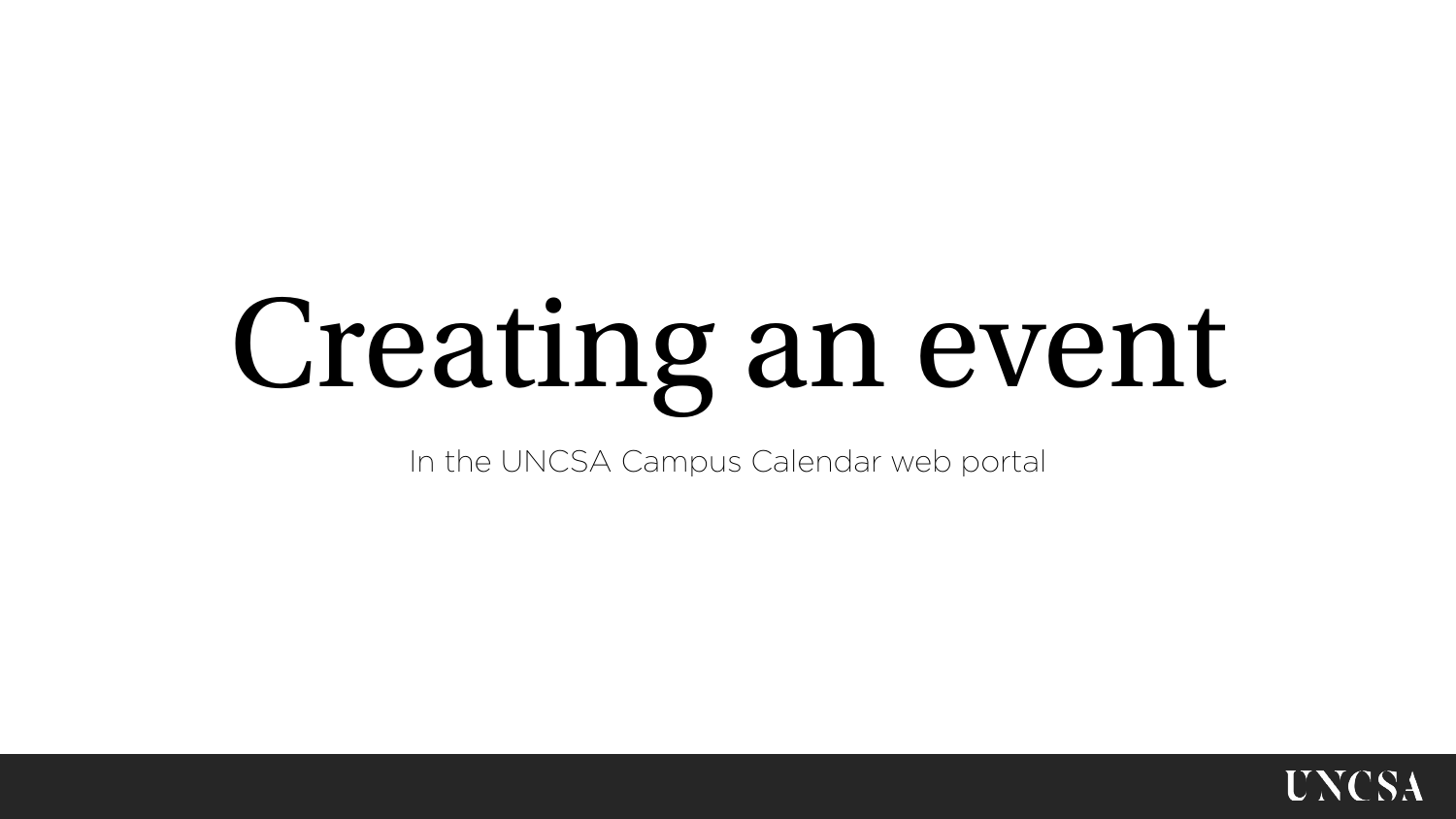# Accessing Campus Calendar web portal

The Campus Calendar portal runs on the 25Live event management system.

- 1. Go to <https://25live.collegenet.com/pro/uncsa> Tip: Only use Chrome or Firefox browsers.
- 2. Sign in using your UNCSA credentials

**UNCSA** <sup>25</sup> 25 Live Pro Guest Sign In

Your Campus Calendar dashboard displays.

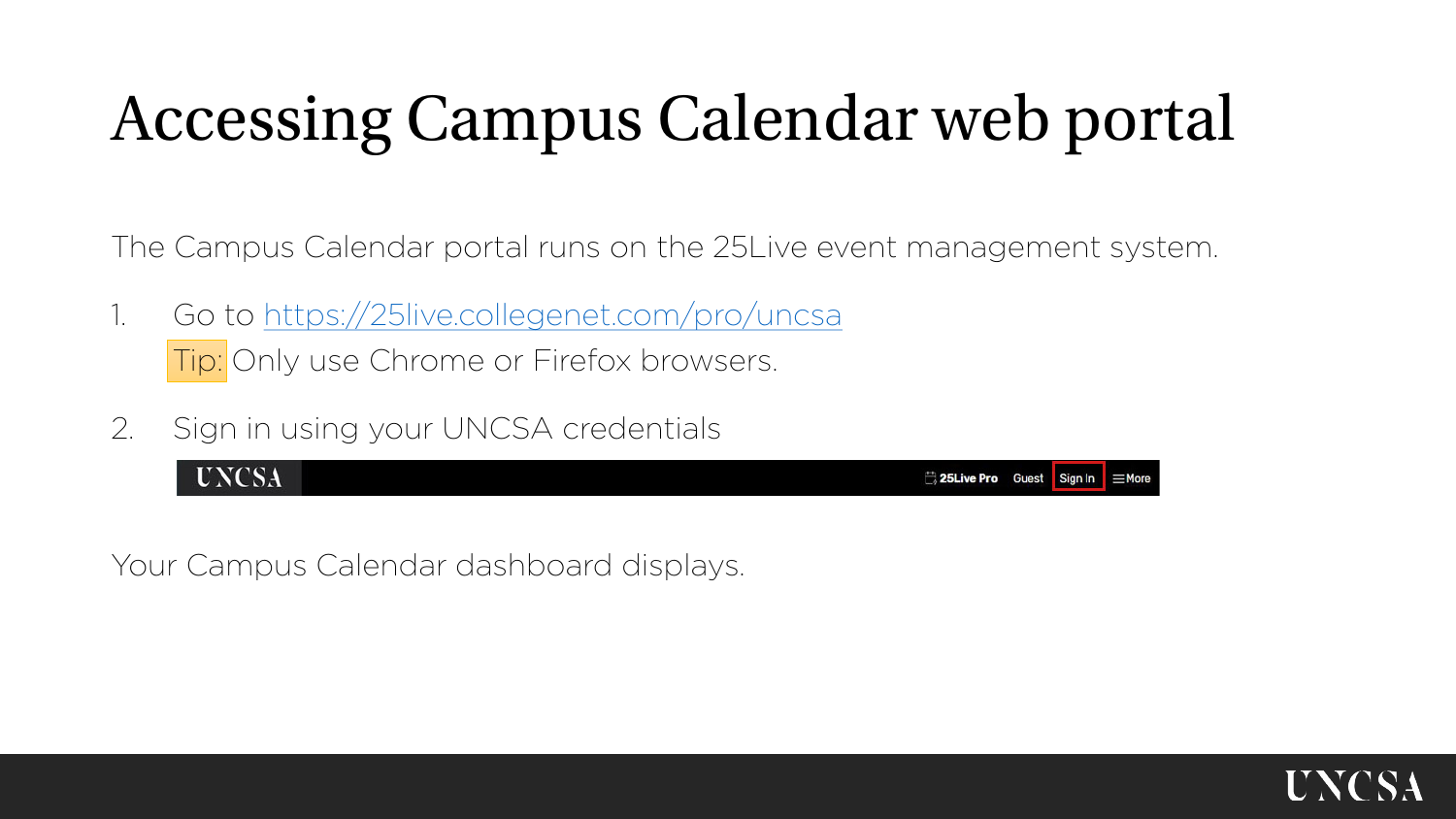#### How to start entering an event

There are 3 ways to start entering an event:

- Use **Find Available Locations section** on the Dashboard. Tip: This is the easiest way to enter an event.
- Or use the **Event Form** on the top bar.
- Or select the **pencil icon** found throughout the Campus Calendar web portal.

| <b>UNCSA</b>              |          |                                                                       | Fasks testuser = More<br><b>25Live Pro</b> $\boxed{\varnothing}$ Event Form |               |
|---------------------------|----------|-----------------------------------------------------------------------|-----------------------------------------------------------------------------|---------------|
|                           |          |                                                                       | Q Go to Search<br>Nothing recently viewed                                   | $\div$ 3 Help |
| <b>Ouick Search</b>       | $\wedge$ | <b>Find Available Locations</b>                                       | <b>Your Starred Location Searches</b>                                       | $\checkmark$  |
| <b>Search Events</b><br>N | $\alpha$ | I know WHEN my event should take place -- help me<br>find a location! | <b>Your Starred Events</b>                                                  | $\check{ }$   |
| Search Locations<br>м     | $\alpha$ | <b>OR</b>                                                             |                                                                             |               |
| Search Organizations      | $\alpha$ | I know WHERE my event should take place -- help me<br>choose a time!  | <b>Your Starred Locations</b>                                               | $\checkmark$  |
|                           |          |                                                                       | {o} Customize Dashboard                                                     |               |

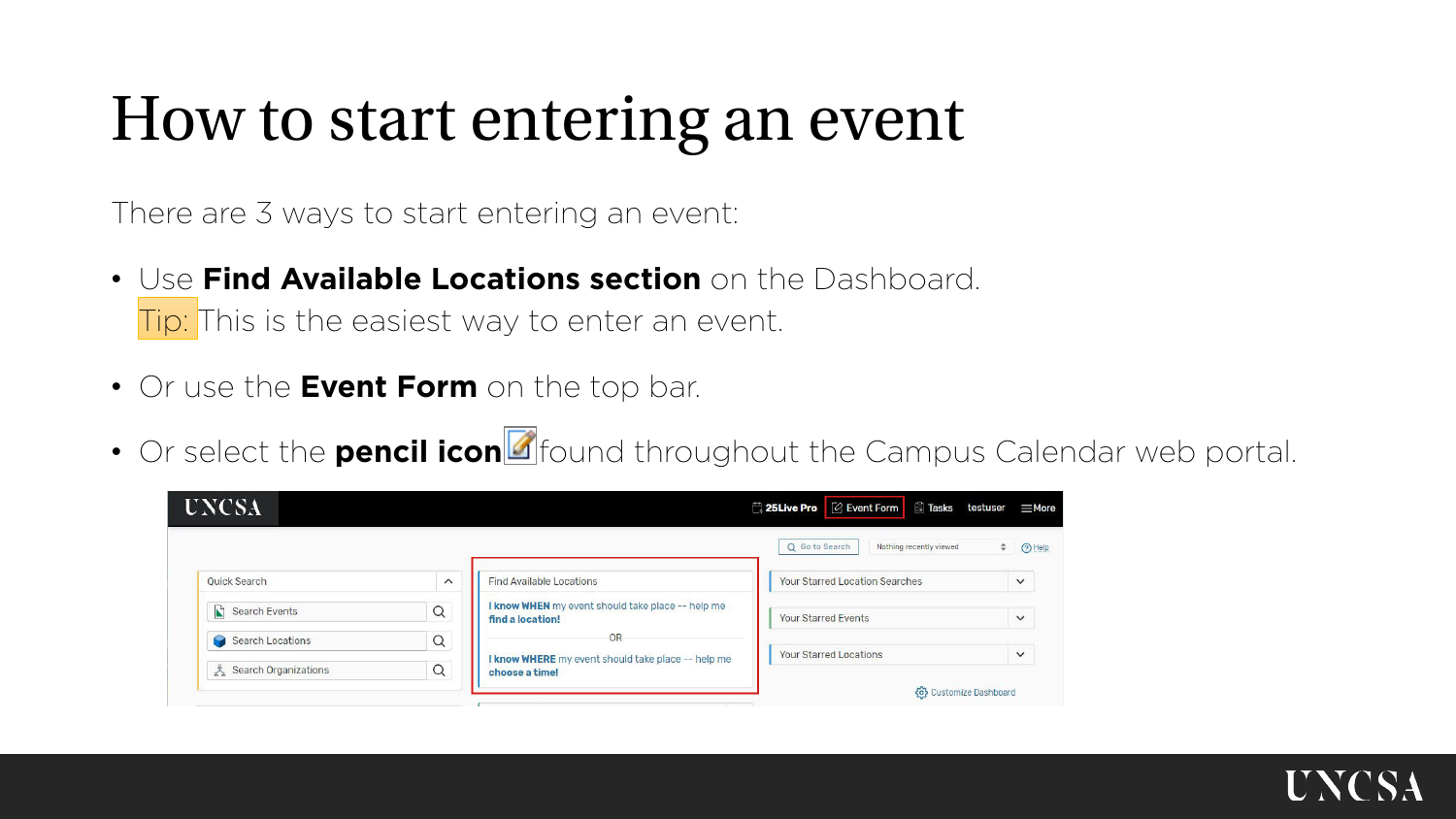#### Event Form: Provide Event Name

Enter your **Event Name.** This is required field, limited to 40 characters, and describes your event.

The **Event Title for Calendar** is optional, limited to 120 characters and displays on published calendars.

| Please complete and submit the following form in order to request the reservation of a room on campus. |                                                           |
|--------------------------------------------------------------------------------------------------------|-----------------------------------------------------------|
|                                                                                                        |                                                           |
|                                                                                                        |                                                           |
|                                                                                                        |                                                           |
|                                                                                                        |                                                           |
|                                                                                                        |                                                           |
|                                                                                                        |                                                           |
|                                                                                                        | Event Name - Required (i)<br>Event Title for Calendar (i) |

Tip: Select  $\odot$  to get more information about what to enter in the field.

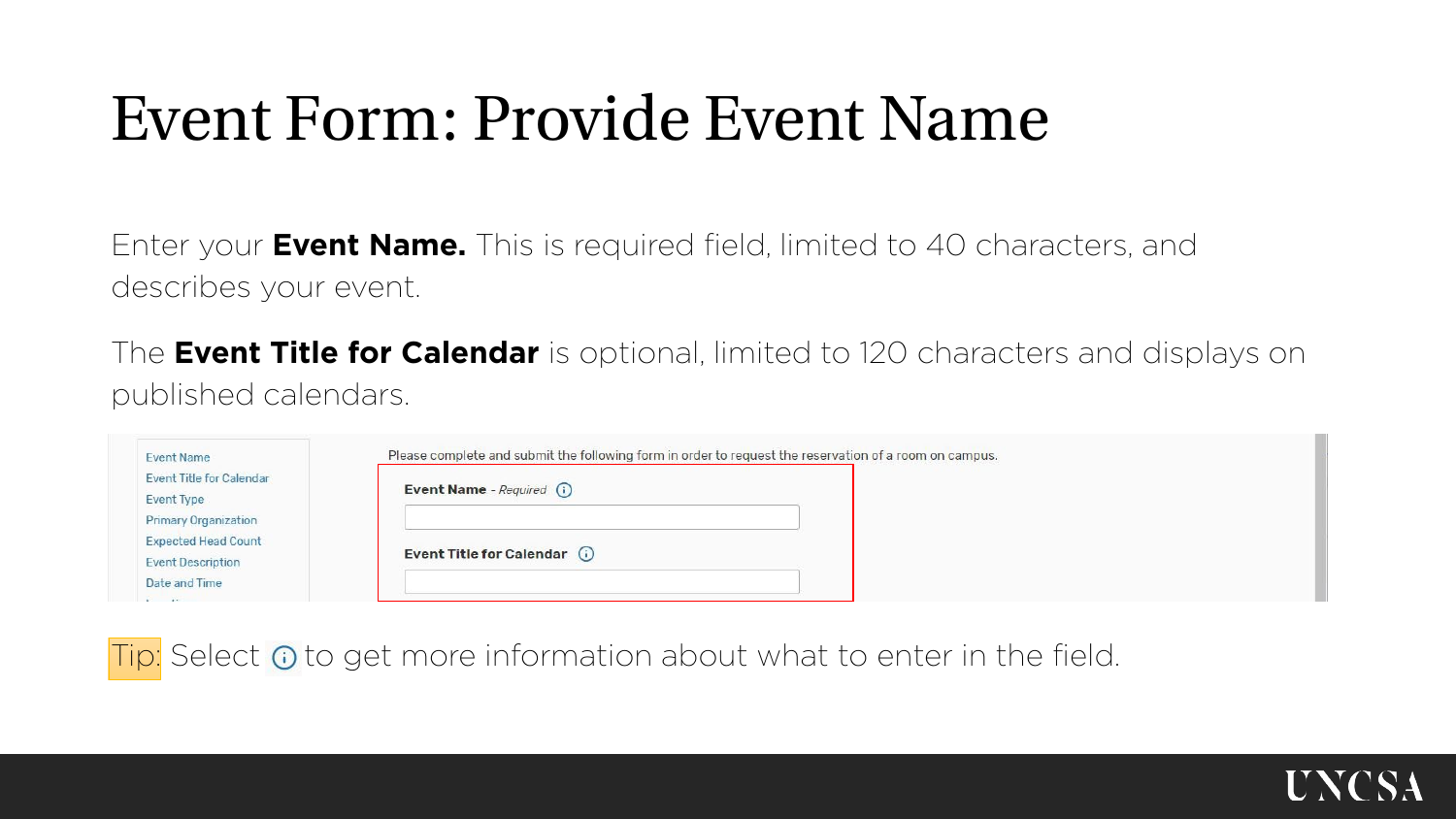## Event Form: Select Event Type

Select the type that best describes your event from the drop-down list. Selecting the appropriate type is important for reporting and calendaring.

Tip: Star the Event Types that you regularly use. Your starred events will stay at the top of the list.



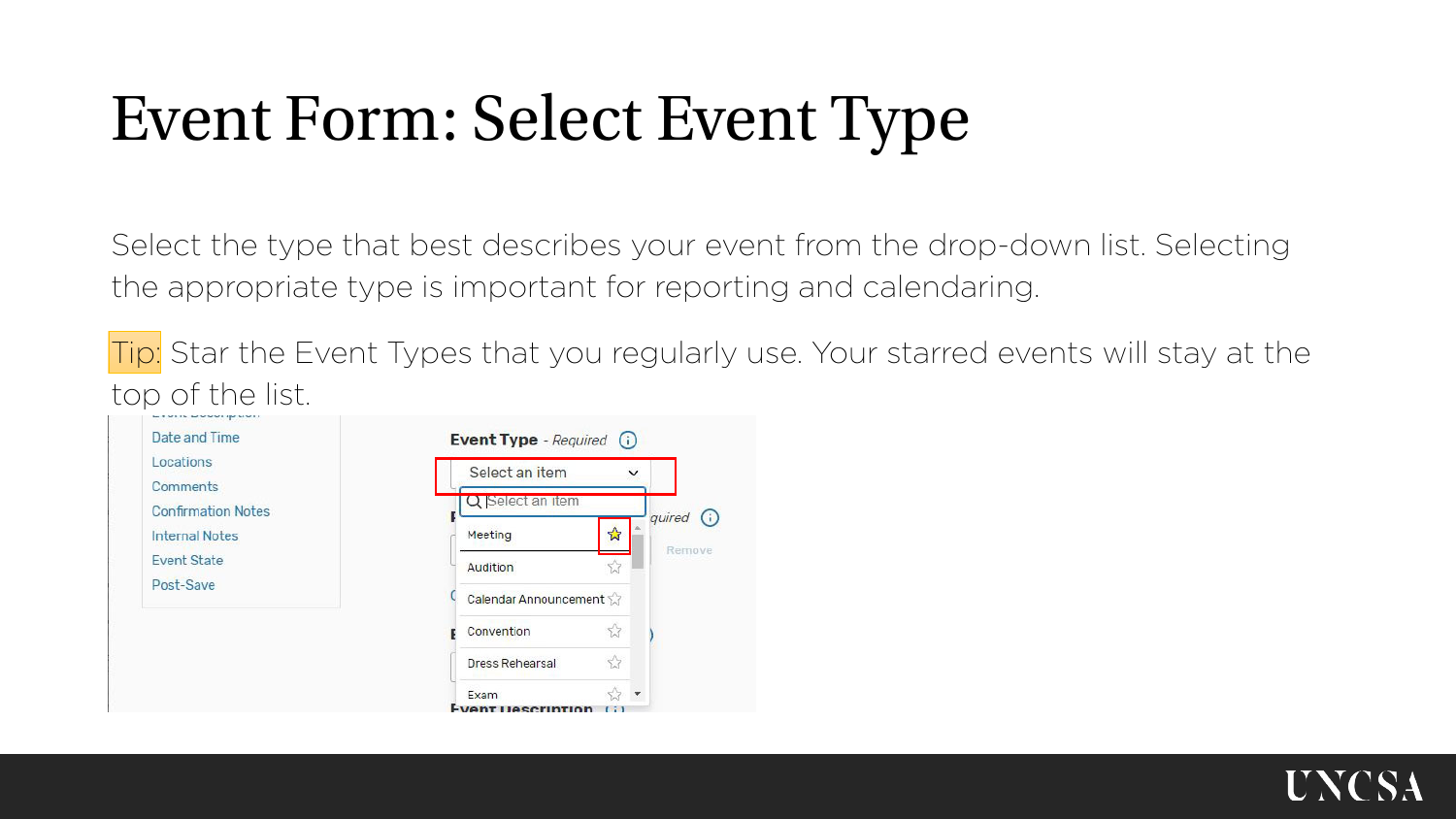# Event Form: Primary Requesting Organization

.

Select the primary organization, department or school that is hosting or sponsoring the event.

Tip: Star the organizations that you regularly use. Your starred organizations will stay at the top of the list.

| 2st<br><b>Student Affairs</b><br>13<br>Alumni & Student Career<br><b>Services</b><br>52<br><b>Campus Store</b><br>Ŵ<br>Independent Student | Search organizations v | temove |
|--------------------------------------------------------------------------------------------------------------------------------------------|------------------------|--------|
|                                                                                                                                            |                        |        |
|                                                                                                                                            |                        |        |
|                                                                                                                                            |                        |        |
|                                                                                                                                            |                        |        |
| <b>Productions</b>                                                                                                                         |                        |        |

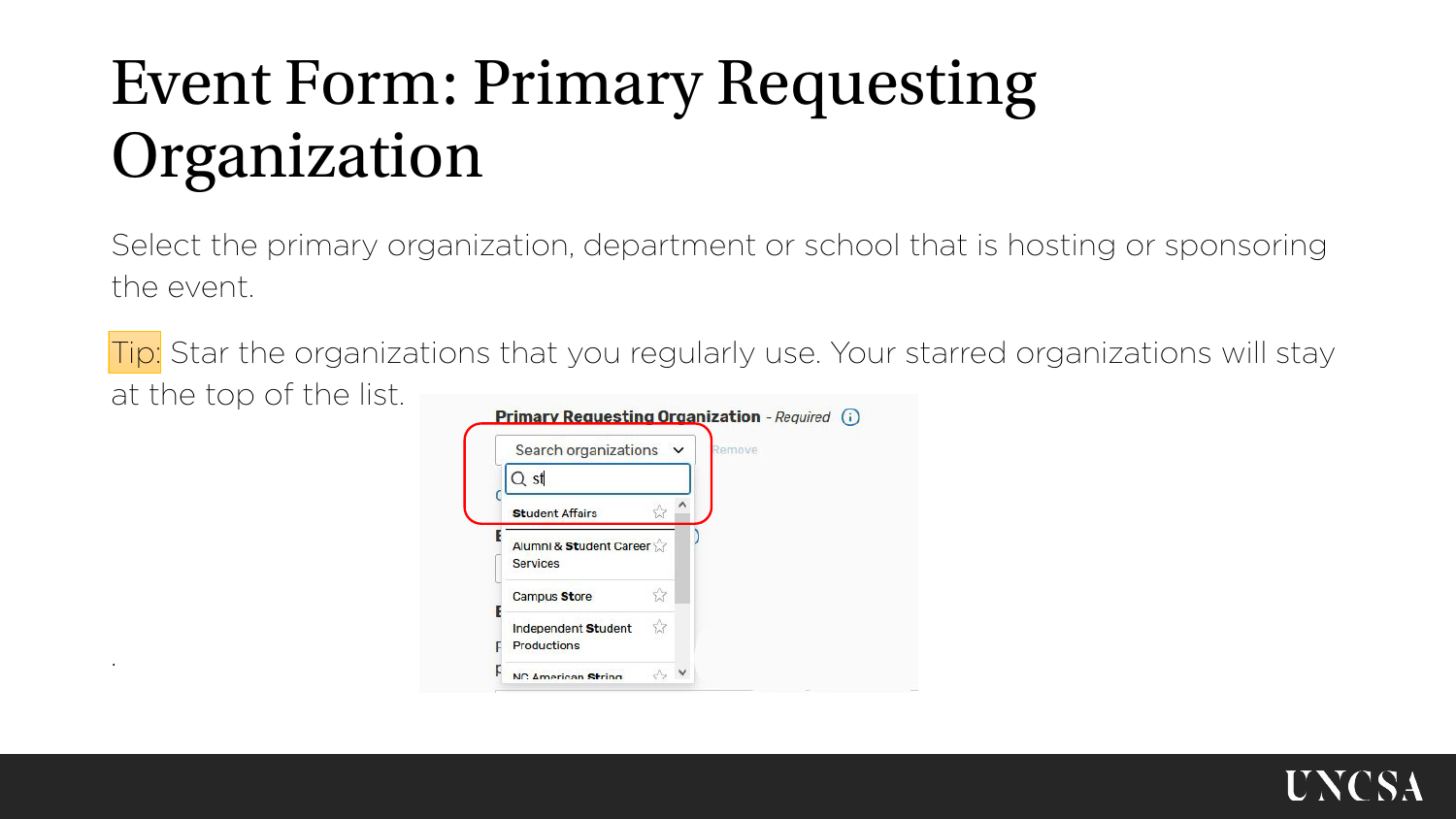## Event Form: Expected head count

Enter the number of people that will be attending. This is optional.

.

Tip: When selecting locations, you can choose to see only locations that offer that capacity.

|                                    | Event Description (i) |                                 |                 |             |                               |                                                                                                          |  |
|------------------------------------|-----------------------|---------------------------------|-----------------|-------------|-------------------------------|----------------------------------------------------------------------------------------------------------|--|
|                                    |                       |                                 |                 |             |                               | Please note any details about your event. Remember to include: Agenda, if applicable, Intended Audience, |  |
|                                    |                       | and any Promotional Information |                 |             |                               |                                                                                                          |  |
| File<br>Insert                     |                       | Table View Format Tools         |                 |             |                               |                                                                                                          |  |
|                                    | в                     | $I \underline{\cup}$            | $A \vee P \vee$ | System Font | $\checkmark$<br>$\times$ 12pt | \$                                                                                                       |  |
| $\rightarrow$<br>$\leftrightarrow$ |                       |                                 |                 |             |                               |                                                                                                          |  |

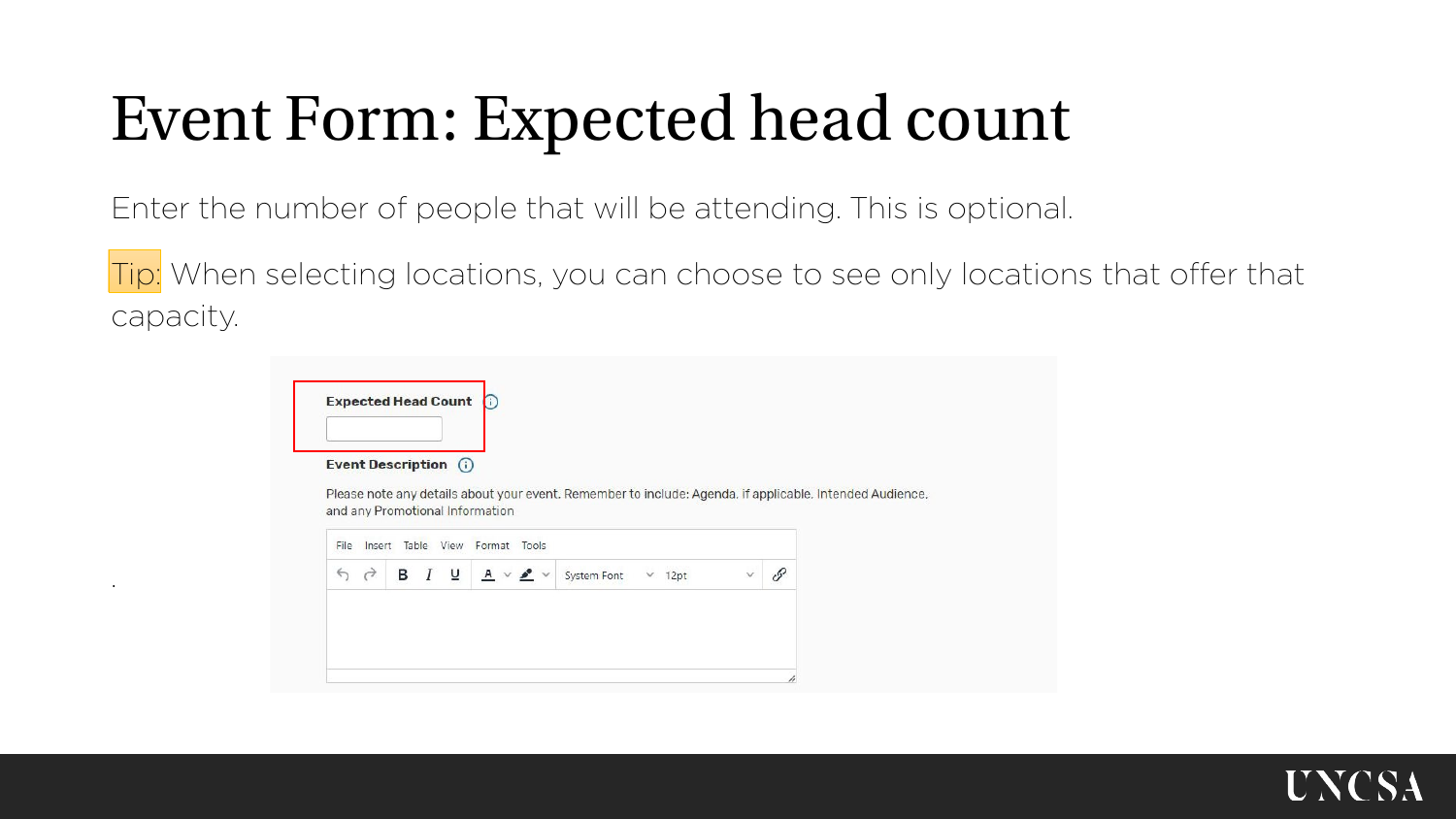#### Event Form: Event Description

This is a marketing tool for your event, which could be viewed by the public on published calendars

Tip: Use the toolbar provided.

.

|                   |        | Event Description (i)           |   |            |        |            |        |             |                                                                                                          |              |    |  |
|-------------------|--------|---------------------------------|---|------------|--------|------------|--------|-------------|----------------------------------------------------------------------------------------------------------|--------------|----|--|
|                   |        |                                 |   |            |        |            |        |             | Please note any details about your event. Remember to include: Agenda, if applicable, Intended Audience, |              |    |  |
|                   |        | and any Promotional Information |   |            |        |            |        |             |                                                                                                          |              |    |  |
| File              | Insert |                                 |   | Table View | Format |            | Tools  |             |                                                                                                          |              |    |  |
| $\leftrightarrow$ | σ      | в                               | I | ⊻          |        | $A \vee P$ | $\vee$ | System Font | $\vee$<br>12pt                                                                                           | $\checkmark$ | \$ |  |
|                   |        |                                 |   |            |        |            |        |             |                                                                                                          |              |    |  |

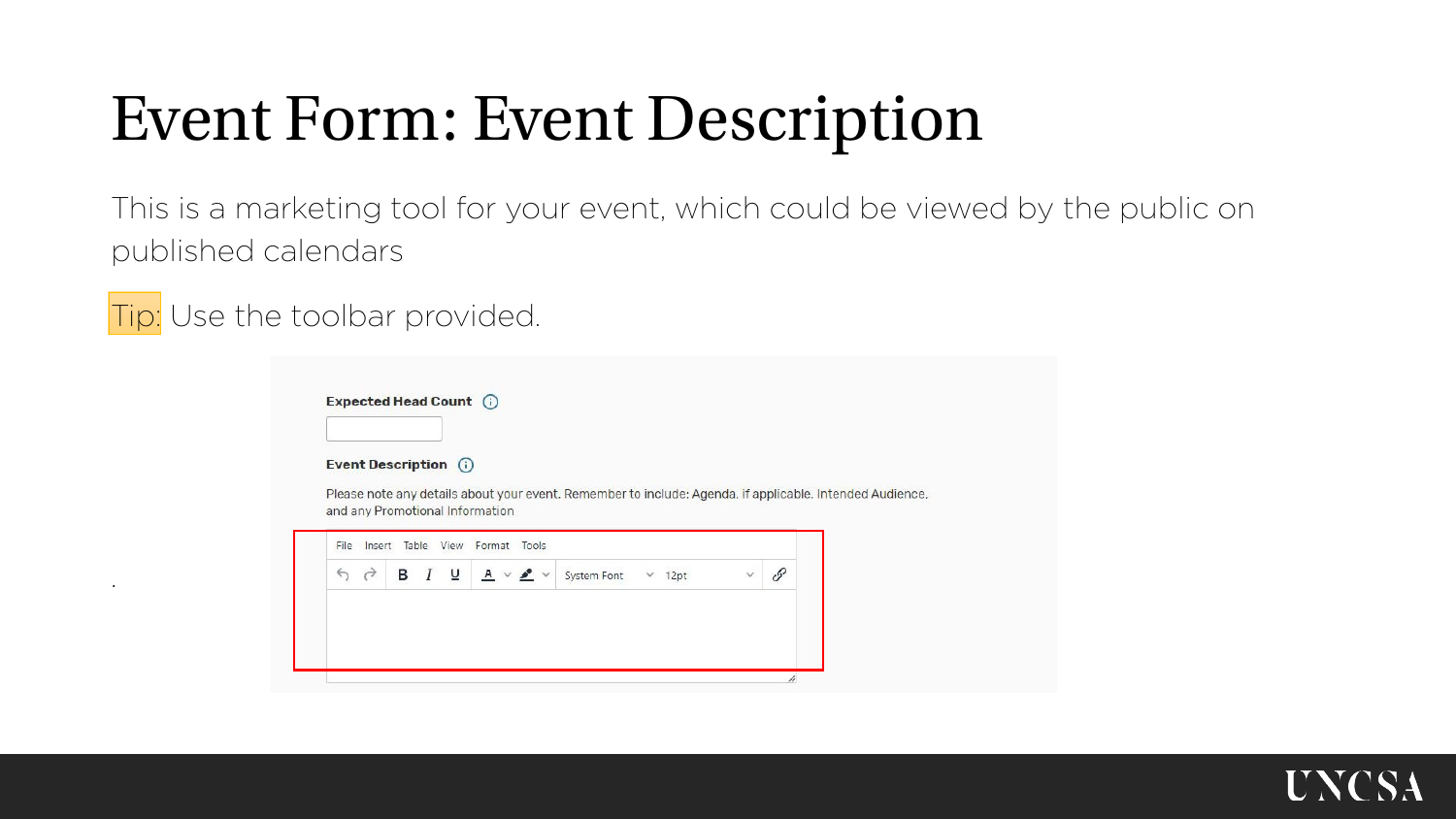#### Event Form: Event Date and Time

Specify the **actual** event start and end time in the Date and Time fields.

Tip: If you used the "I Know **When** my event" link from your

dashboard, your date is already pre-populated in the Event Form.

| Thu Aug 19 2021 |           |  |
|-----------------|-----------|--|
| 8:00 pm         |           |  |
| To:             |           |  |
| 10:00 pm        |           |  |
|                 | Duration: |  |
|                 | 2 Hours   |  |

If you need additional time before or after the event for setup and takedown time, specify time using the **Additional Time**. If not needed, skip Additional Time.

| 30<br>0<br>Hours<br>Minutes<br>Days<br>U |  |  |
|------------------------------------------|--|--|
|                                          |  |  |
| <b>Takedown Time</b>                     |  |  |

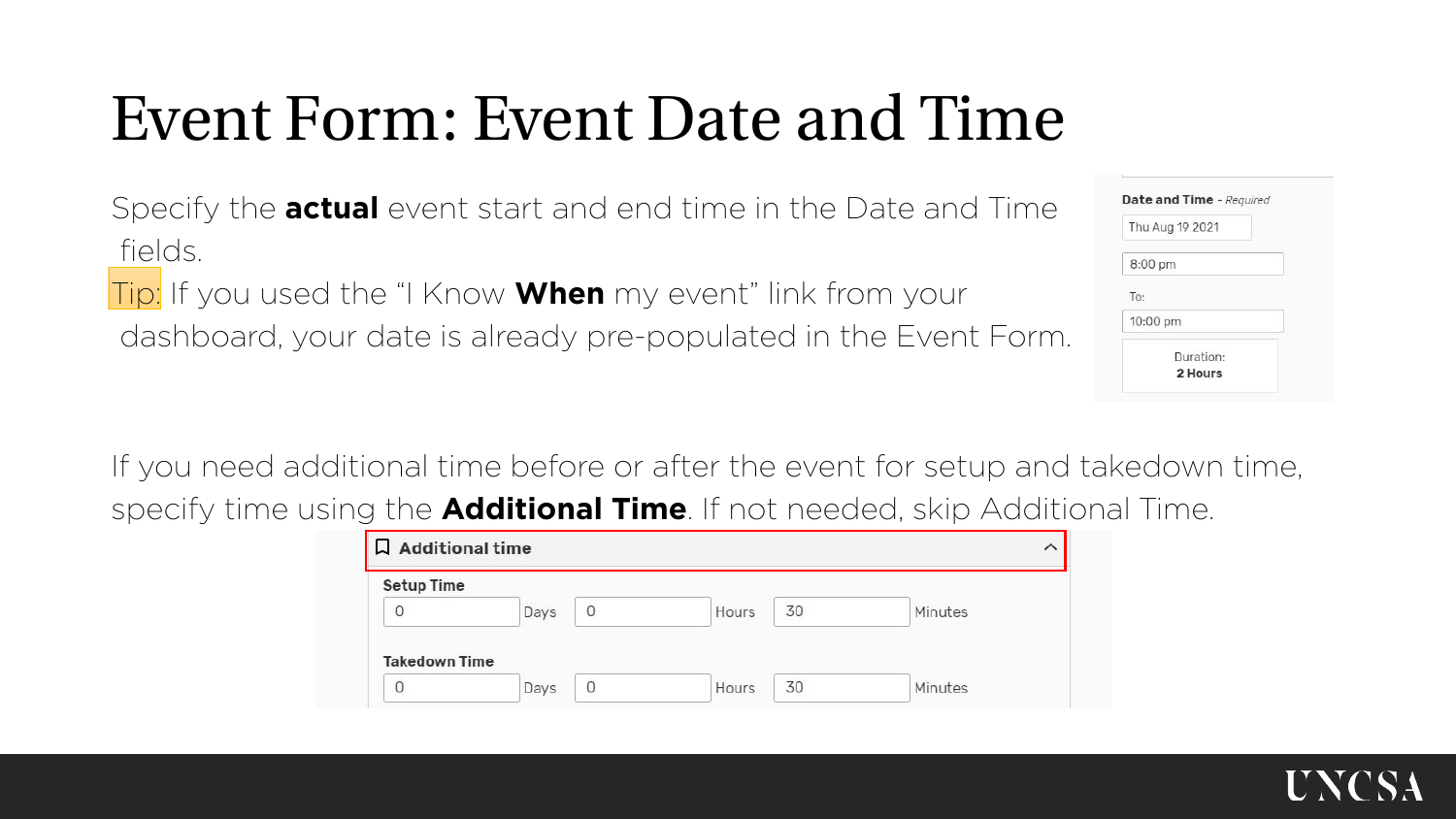#### Event Form: Multi-Occurrence Event

If your event is a one-time event, skip to **Entering Location**.

If the event will repeat, select **Repeating Pattern** button to select the appropriate pattern for your event.



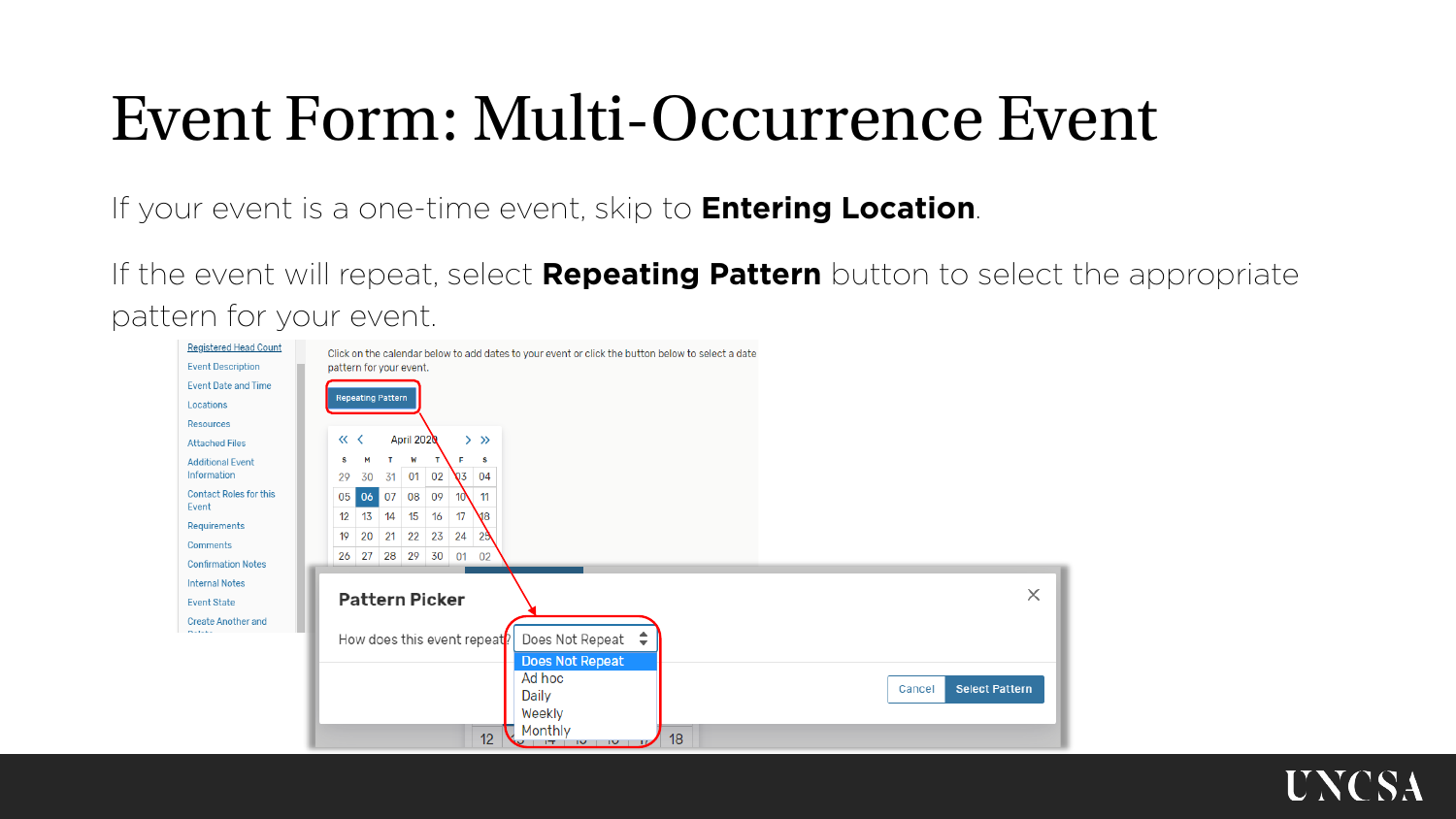#### Event Form: Entering Location

Enter the name of the location, then select the **Request** button.

Tip: If you used the "I know my **Location**" link from your dashboard, your location select is already pre-populated in the Event Form.

Tip: Uncheck box to **Enforce Headcount** to allow more spaces to be suggested.

| Hide Conflicts             |                           | Enforce Headcount                           |                |                       |                               |
|----------------------------|---------------------------|---------------------------------------------|----------------|-----------------------|-------------------------------|
|                            | Saved Searches (optional) | $\checkmark$                                | <b>Hanes</b>   |                       | $\times$                      |
| More Options $\sim$<br>Add | Name<br>-                 | Title<br>$\overline{\phantom{m}}$           | Default        | Reset<br>Availability | Search<br>Conflict<br>Details |
| Request                    | COM-301                   | Commons<br>Bldg - 301 -<br>Hanes<br>Commons | Capacity<br>25 | 1/1                   | None                          |

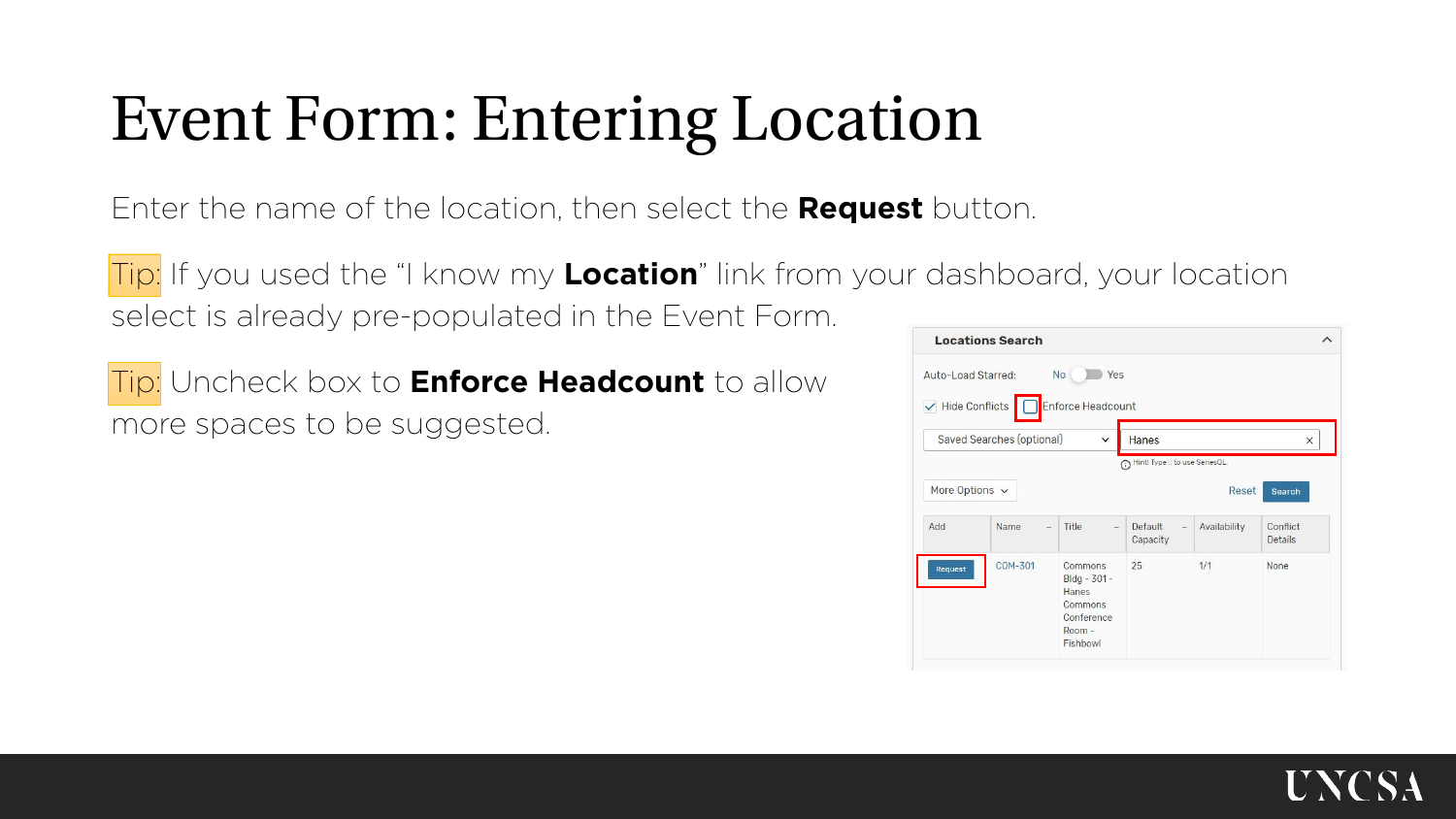#### Event Form: Terms & Conditions

Select the checkbox to confirm that your event adheres to the university's space policy.

| <b>Terms &amp; Conditions</b> - Required |                                                                                                  |
|------------------------------------------|--------------------------------------------------------------------------------------------------|
|                                          | I hereby affirm that my request is in line with the University's space use policies, found here. |
|                                          | ■ Diagree                                                                                        |

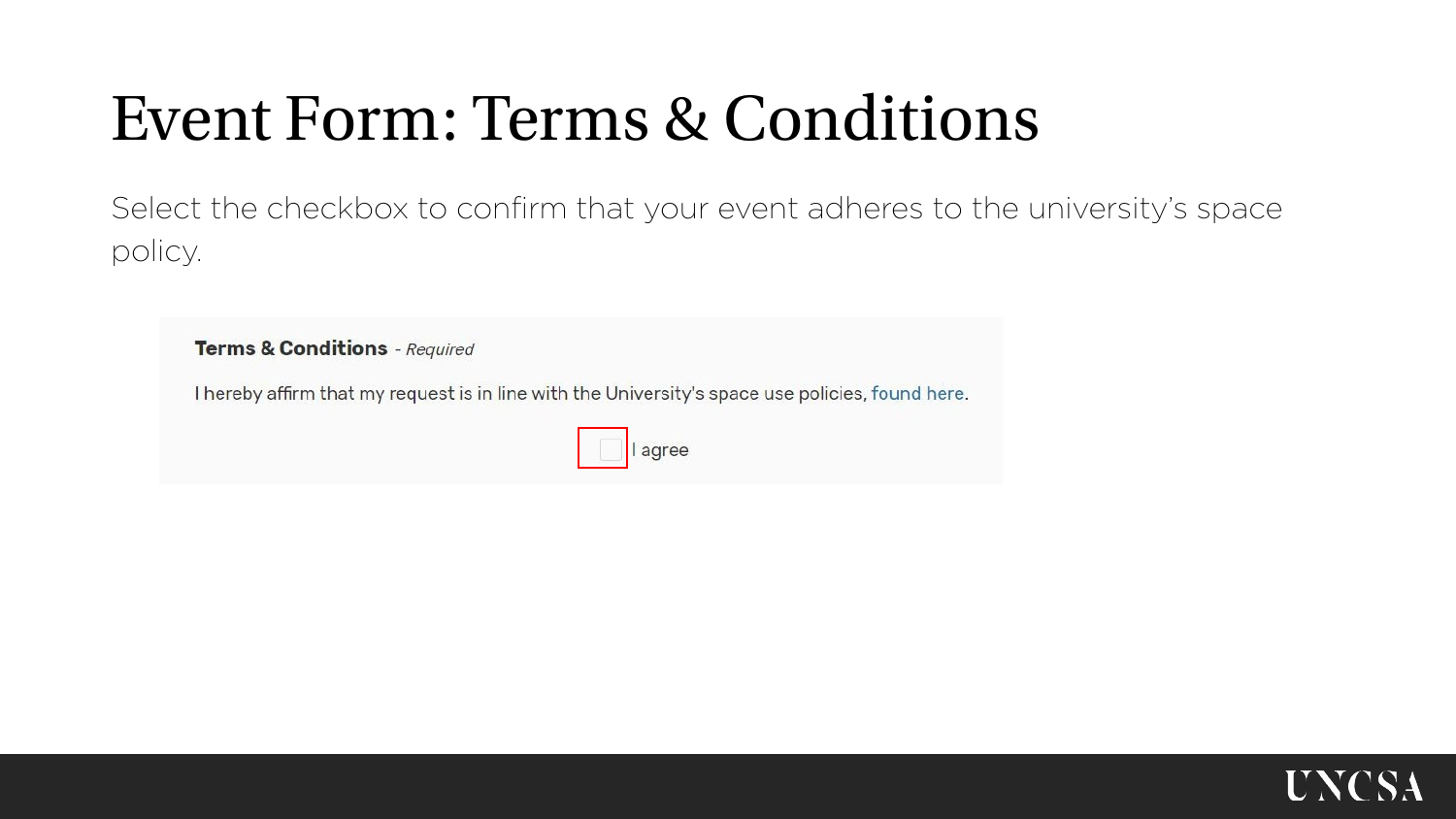#### Event Form: Save your form

Select the blue **Save** button to enter your event request.

Any required fields not completed will be highlighted in red for you to complete.

|                                                               | I hereby affirm that my request is in line with the University's space use policies, found here. |              |  |
|---------------------------------------------------------------|--------------------------------------------------------------------------------------------------|--------------|--|
|                                                               | <b>l</b> agree                                                                                   |              |  |
| Please enter a value for required fields (Terms & Conditions) |                                                                                                  |              |  |
|                                                               |                                                                                                  |              |  |
| <b>After Saving This Event</b>                                |                                                                                                  | $\checkmark$ |  |